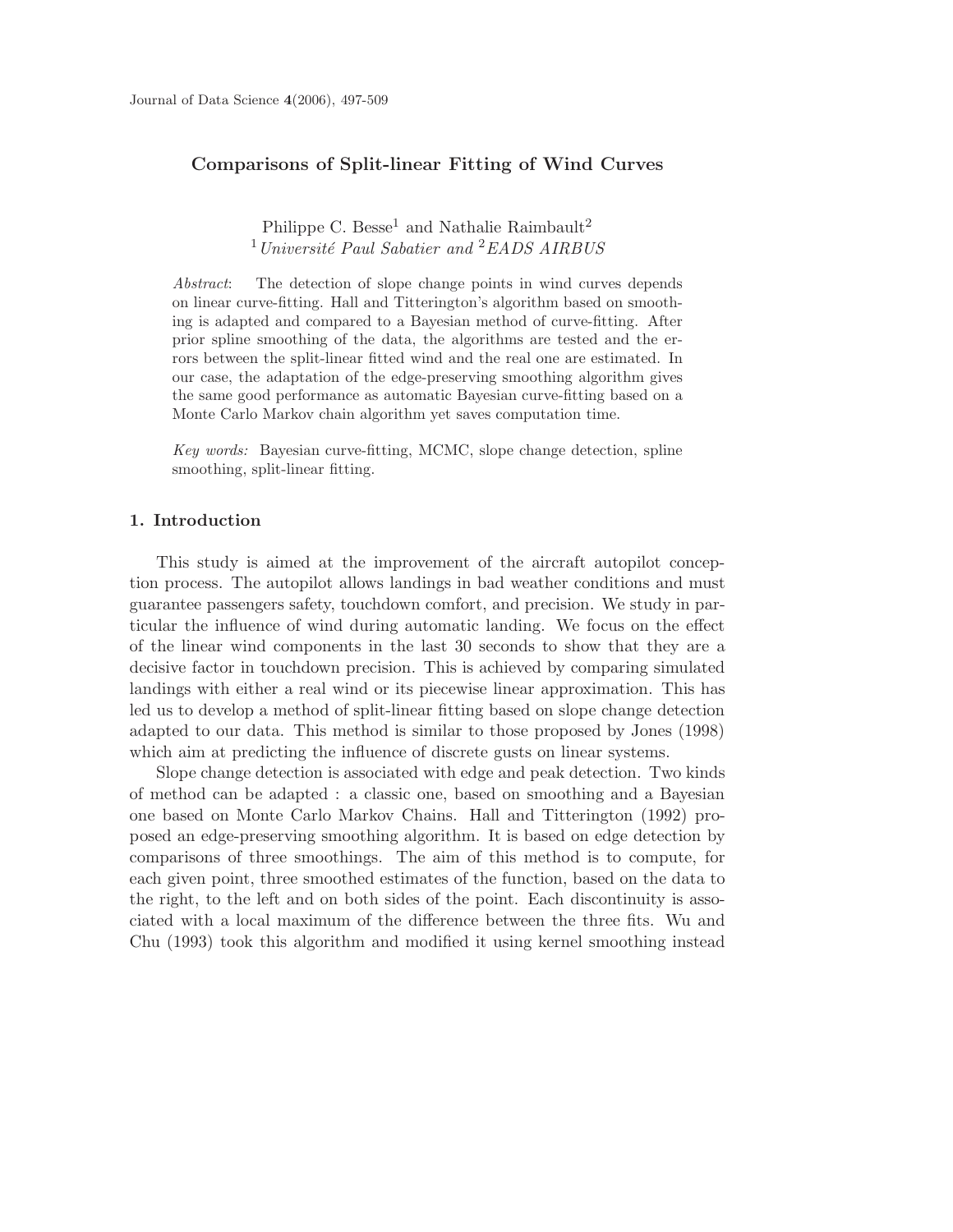of smoothing by linear combinations of observations. Loader (1996) showed convergence properties of this kind of change point estimate adapted to the search for one discontinuity in a function. Müller and Song (1997) improved this kind of algorithm to increase the convergence rate of one discontinuity estimate. Green (1995) and Denison *et al.* (1998) applied reversible Monte Carlo Markov Chains and Bayesian model determination to curve-fitting, including, in particular, piecewise linear polynomial fitting. The automatic Bayesian curve-fitting algorithm proposed by Denison *et al.* (inspired by Green's (1995) algorithm) determines the number and the position of the slope change points, knots, by the estimation of their joint posterior distribution.

Our aim here is to derive an efficient split-linear fitting algorithm. Unlike other studies, the quality of fit is not measured by the usual residual squared error. The criteria to be met are estimation of a parsimonious model by detecting only the significant slope changes in the curve and achievement of the same landing properties with the real wind and with the split-linear approximation. This is an important feature of this paper, which especially involves adaptations of the algorithms which consist in prior smoothing of the data and algorithm refinements.

A variation on Hall and Titterington's (1992) method is computed on samples of noise-free wind data measured during flight tests. The results are compared with those obtained with the automatic Bayesian curve-fitting algorithm. Denison *et al.* (1998) algorithm is taken here as benchmark but considered as too computational expensive for real application. The Hall and Titterington's method consists in computing and comparing three smoothings. The local extremes of the difference between the three smoothings are used as estimates of slope change points. Moreover kernel smoothing is here replaced by spline smoothing to improve the quality of the fitting as further detailed. The proposed variation is based on a single slope sign change detection by slope comparisons. These slope comparisons are combined with smoothing comparisons to localize other slope changes between the previously detected ones.

Tests and comparisons show that the performances of the two methods are similar. Differences between touchdown with real wind and touchdown with split-linear fit are estimated with a complex simulation program. This allows us to perform free-choice but time-costly landing simulations. Implementation is carried out using S-plus(1997).

The specific problem and the data transformations are explained in Section 2. The algorithms will be presented in Section 3. The numerical results and the comparison between the methods are explored further in Section 4. We will conclude by a brief discussion in Section 5.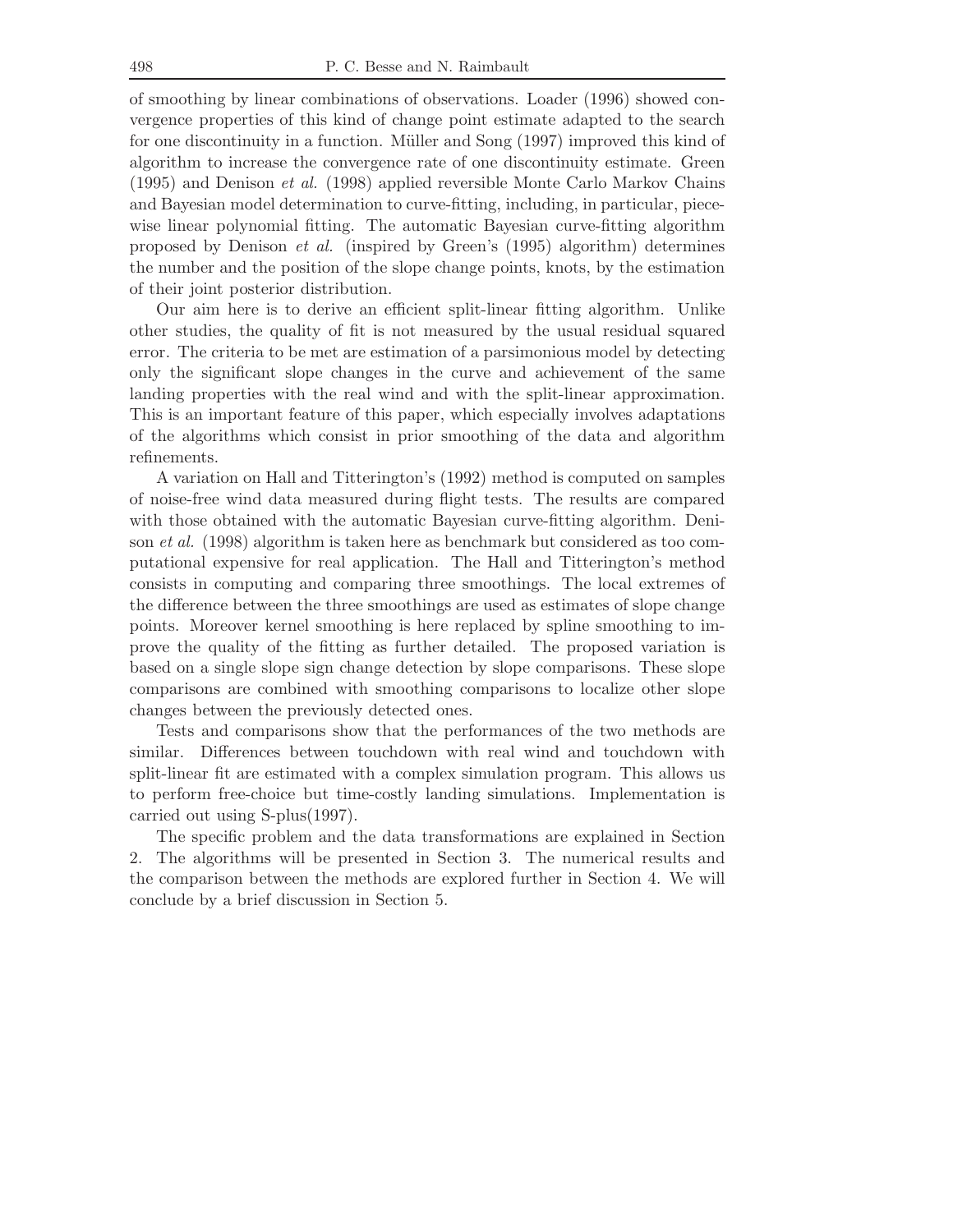### **2. Aeronautical Context and Data Transformations**

We aim to decompose wind speed evolution into linear components to study later their own influence on the behaviour of an aircraft autopilot. The stage of the flight we are interested in is the final approach, specifically the last 30 seconds before touchdown when wind perturbations are critical because of the imminence of the landing. Split-linear fit of wind curves will help to confirm the idea that the linear components of the wind are the main factor towards unusual landings. Then il will be possible to discriminate between severe landing due to particular external conditions and bad tuning of the autopilot. Moreover, the split-linear fit of real flight winds will add to the wind databases usually used for landing simulations.

Only the longitudinal wind component  $W_x(t)$  along the runway axis is considered. Landing quality is estimated by the distance in meters between the beginning of the runway and the touchdown on the runway axis  $(X_{TP})$ . Our sample of data consists of 59 winds measured during flight tests. As we focus on the latest 30 seconds before landing, each wind recording is a time serie of  $N=240$  points sampled every  $\frac{1}{8}$ th of a second.

Simulation software allows us to perform landing simulations. This is convienent since the criterion to be met is expressed in term of error between touchdown performance  $(X_{TP})$  instead of the usual residual square error. This software is used to set the different values of the parameters and to evaluate the algorithms. The difficulty we have to cope with, is that it cannot be included in an optimisation or a cross validation program.

Direct applications of the following algorithms on raw data are not satisfactory. Successful computations have been carried out using smoothed wind curves. We aim to determine only the significant slope change points and avoid finding too many knots. Experiments with raw data lead to non-significant point detection when using Hall and Titterington's algorithm and to difficulties in setting up the prior distribution of the number of knots in the Bayesian algorithm. Moreover, the estimated errors between touchdowns with the split-linear fits of raw data are too large.

So a necessary first step consists in clearing winds of non significant information. That is, components which do not change the touchdown. It may be measurement noise as well as some frequency components which do not disturb the aircraft during the flight. To be more specific, high frequencies have little influence on our aircraft trajectory because of its inertia. Smoothing splines are used to get rid of the high frequencies and allows the slope change detection to be efficient. Note that Fourier methods are not applicable here since the data are neither stationary nor periodic.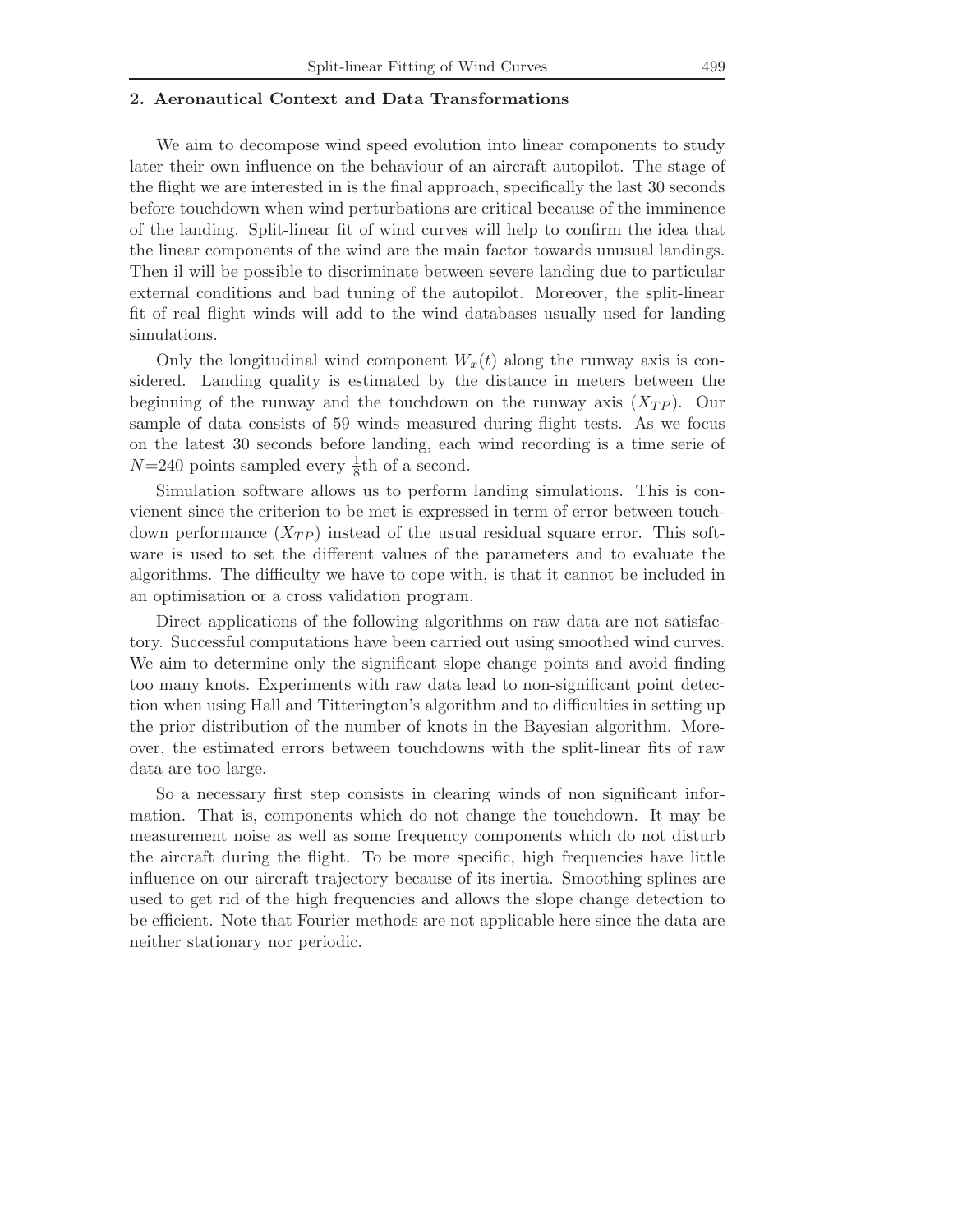Let  $v(t_i)$  be the cubic spline fit of the velocity values  $\{(t_i, w_i), i = 1, \ldots, N\}$ :

$$
\sum_{i=1}^{N} (w_i - v(t_i))^2 + \lambda \int_a^b (v''(t))^2 dt \text{ where } w_i = W_x(t_i), \ \forall i = 1, ..., N
$$

The smoothing parameter  $\lambda$  governs the trade-off between smoothness and goodness of fit and is usually estimated by cross validation. In our particular case, we aim at keeping only the significant components of the wind towards the landing. Therefore goodness of fit is estimated here by the error between the real  $X_{TP}$  touchdown with raw data and the one with smoothed data. This criterion replaces the usual residual error minimization. Empirical cross validation has led us to choose  $\lambda = 10^{-5}$  as the largest smoothing parameter minimizing error mean and scatter (4% error maximum).

#### **3. Split-linear Fitting Algorithms**

The aim is to detect the slope change times  $t_j^*$  among the times  $\{t_1, t_2, \ldots, t_n\}$ . The split-linear algorithms are detailed in this section. They are applied on smoothed wind data as previously explained in Section 2. Observations are denoted  $(t_i, w_i)$  whereas the values of the smoothed wind curves are denoted by  $v_i$ .

Since one matching condition is to detect only significant slope changes, each method implies the search for the optimum values of the different parameters which govern the precision.

#### **3.1 Variation on Hall and Titterington algorithm**

The features of this algorithm inspired by Hall and Titterington (1992) are as follows:

- 1. The smoothed wind curve is split into intervals  $I_k$ ,  $k = 1, \ldots, K$ .
- 2. In each interval, the slope a*<sup>k</sup>* of the best straight line is estimated by ordinary least-squares.
- 3. The consecutive slopes  $a_k$  and  $a_{k+1}$  are compared. If  $a_k \tcdot a_{k+1} < 0$ , a point of slope sign change  $t_j^*$  is detected.
- 4. If the interval  $[t_j^*, t_{j+1}^*]$  is larger than  $T_{min}$ , points of single slope change  $t_j^{**}$ are sought by the comparison of three smoothings further detailed.
- 5. Since every  $t_j^*, t_j^{**}$  has been detected, the split-linear fitting of the smoothed wind curves is carried out by linking the  $v_j^* = v(t_j^*)$  or  $v(t_j^{**})$ .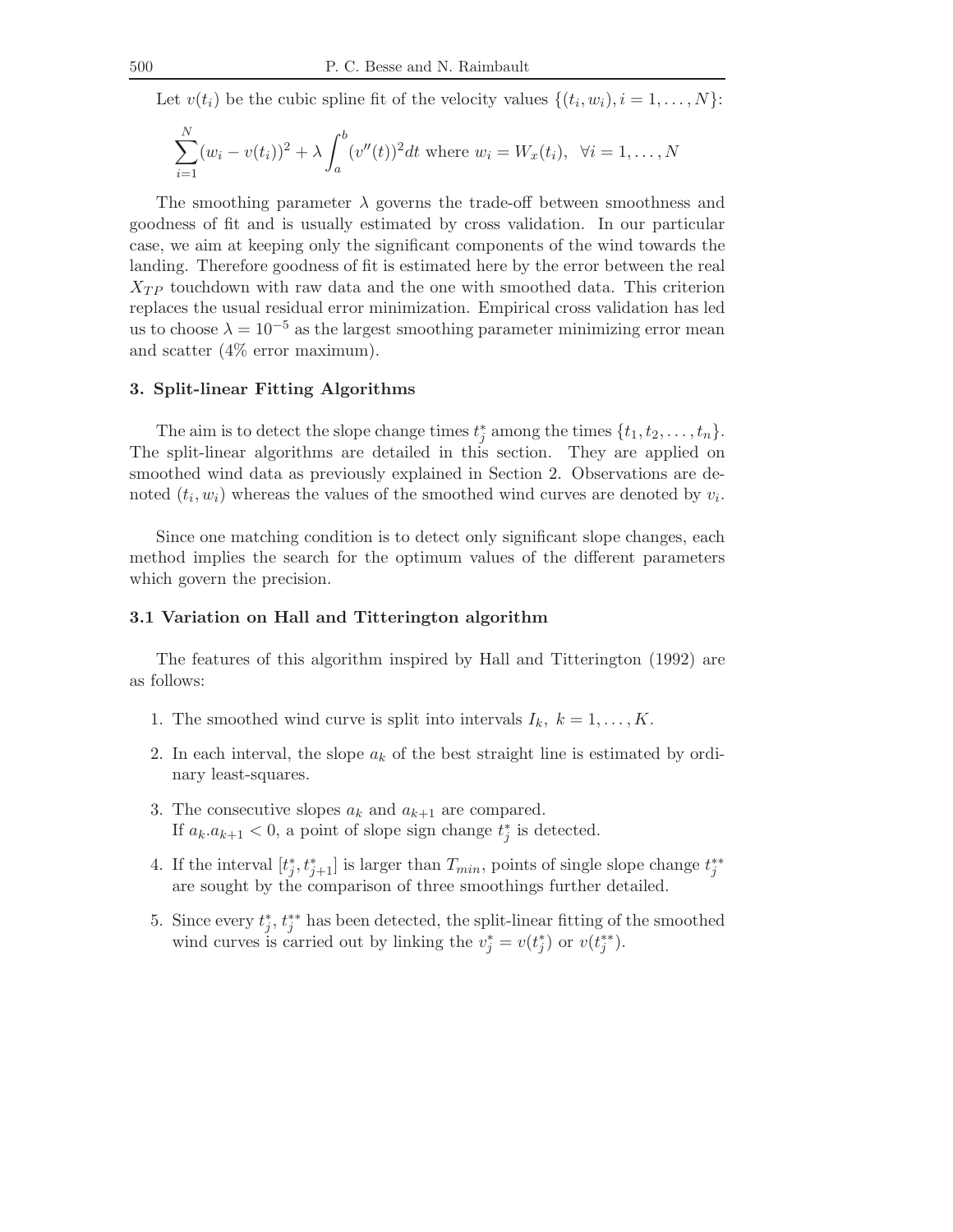# **Linear least-squares model (step 1. and 2.)**

The size of the K intervals governs the trade-off between accuracy of the method and calculation time. In our case, tests lead us to select 4-points intervals. In each interval, the piecewise linear least-squares model is fit to the data :

$$
v_i = a_k t_i + b_k, \ \forall i \in [t_{4(k-1)+1}, t_{4k}] \ \forall k = 1, \dots, K.
$$

#### **Smoothing comparison (step 4.)**

The bandwidth parameter  $h$  has to be chosen for each smoothing. It determines how large is the neighbourhood of each point used to calculate the three smoothings.

For each point in  $[1 + h, N-h]$ , left, right and centre smoothing are computed. Hall and Titterington propose smoothers such as particular linear combinations of the observations around each point. This smoothing has been tested and gave worse results on our data than spline smoothing. So spline smoothing has been chosen for left and right smoothing whereas centre smoothing is obtained by averaging.

Let  $f_r(i)$  be the value of the right smoothing at the point i computed on  $(t_k, v_k)$ ,  $k \in [i, i+h]$ . Let  $f_l(i)$  be the value of the left smoothing at the point i computed on  $(t_k, v_k)$ ,  $k \in [i-h, i]$ . Let  $f_m(i)$  be the mean of the  $\{v_k, k \in$  $[i - h, i + h]$ .

For the two spline smoothings, the smoothing parameter  $\lambda$  has to be chosen. Moreover, the bandwidth h has to be large enough to avoid side-effects of the smoothing. But since 2h points are lost for the slope change detection, a trade-off has to be sought.

These two parameters  $\lambda$  and h can be optimized by cross validation. In our case, we have to choose prior satisfactory empirical values and perform the choice further as regards the numerical results in Section 4.

The diagnosis is made by estimating for each point  $i \in [1 + h, N-h]$ , the difference  $d_1$  defined by  $d_1(i) = |f_r(i) + f_l(i) - 2f_m(i)|$ . If the point i is a slope change point then this difference will be a local maximum.

Note that since the data are smoothed before the algorithm is applied,  $f_r(i) \simeq$  $f_l(i), \forall i \in [1 + h, N-h]$ . So  $d_1(i)$  can be replaced arbitrarily by  $d_2(i) = |f_r(i)$  $f_m(i)$ . The detection of the local maxima is made by the comparison of each point with its two neighbours. A point  $i$  is a local maximum if:

$$
|f_r(i) - f_m(i)| > |f_r(j) - f_m(j)| \text{ for } j = i - 1 \text{ and } i + 1
$$

Each local maximum of  $d_2$  noted i is associated with a slope change point  $t_j^{**} = t(i).$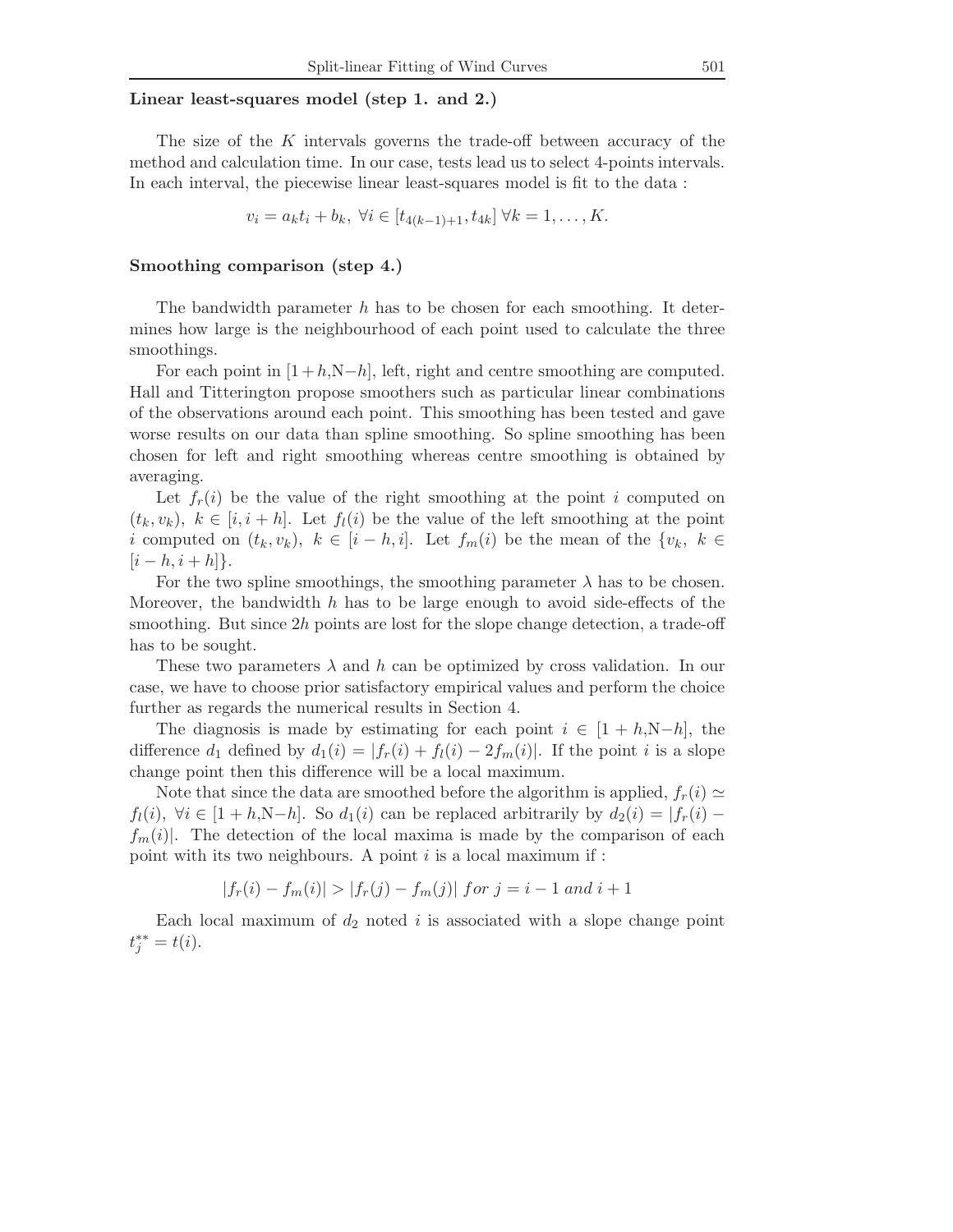In brief, the parameters to set are  $\colon$  the number of intervals  $K$ , the optional  $T_{min}$ , the smoothing parameter  $\lambda$  and the bandwidth h.

## **3.2 Bayesian automatic curve-fitting**

Recall here that we aim at identifying the slope change times  $t_j^*$  among the  $t_i$ . Therefore, the algorithm of Denison *et al.* is applied on our data so as to obtain a split-linear fit and only modified to obtain the final knots. The Bayesian basis of the algorithm is briefly described here according to Denison's *et al.* (1998) and Green's (1995) articles.

The piecewise polynomial model to fit is as follows:

$$
v_i = f_{K,1}(t_i) + \epsilon_i = \sum_{n=0}^{1} \beta_{n,0} (t_i - t_0)^n + \sum_{j=1}^{K} \beta_{1,j} (t_i - t_j^*) + \epsilon_i, \quad i = 1, \dots, N. \tag{3.1}
$$

The dimension K of the true model is unknown as well as  $\theta^{(K)} = (t_1^*, \ldots, t_K^*, \sigma^2)$ representing knots positions and variance of the model error. Inference about K and  $\theta^{(K)}$  is based on the joint distribution of  $(K, \theta^{(K)}, v)$ . The best  $(K, \theta^{(K)})$  are assumed to maximize the posterior distribution  $p(K, \theta^{(K)}/v) = \frac{1}{Z}p(K)p(\theta^{(K)}/K)p(v/K, \theta^{(K)})$ . The coefficients  $\beta_{n,j}$  in (3.1) are then estimated by least-squares minimization.

Since an analytic or numerical expression of this complicated distribution is impossible, samples of the joint posterior distribution have to be simulated.

Denison *et al.* (1998) propose the design of three types of move (addition, deletion and movement of a knot) between the subspace  $\Theta_K$  for  $\theta_K$  which allows us to explore all the subspaces, searching for the  $(K, \theta_K)$  which minimizes  $MSE = \frac{1}{n} \sum_{i=1}^{N} (v_i - f_{K,1}(t_i))^2$ . Each move is chosen with a specific probability which depends on the prior distribution of K.

The prior probability of the dimension  $K$  of the model is assumed to be a Poisson distribution with parameter  $\lambda_p$ :

$$
p(K) = \frac{\lambda_p^K exp(-\lambda_p)}{K!}, \quad K = 0, 1, 2, \dots
$$

Two examples are taken here to illustrate the sensitivity to  $\lambda_p$ . Few values of  $\lambda_p$  are tested on the two raw and on the two smoothed winds. The final number of knots after 10000 iterations is plotted against the different values of  $\lambda_p$ . The two top panel of Figure 1 corresponds to the raw data and the other two to the smoothed data.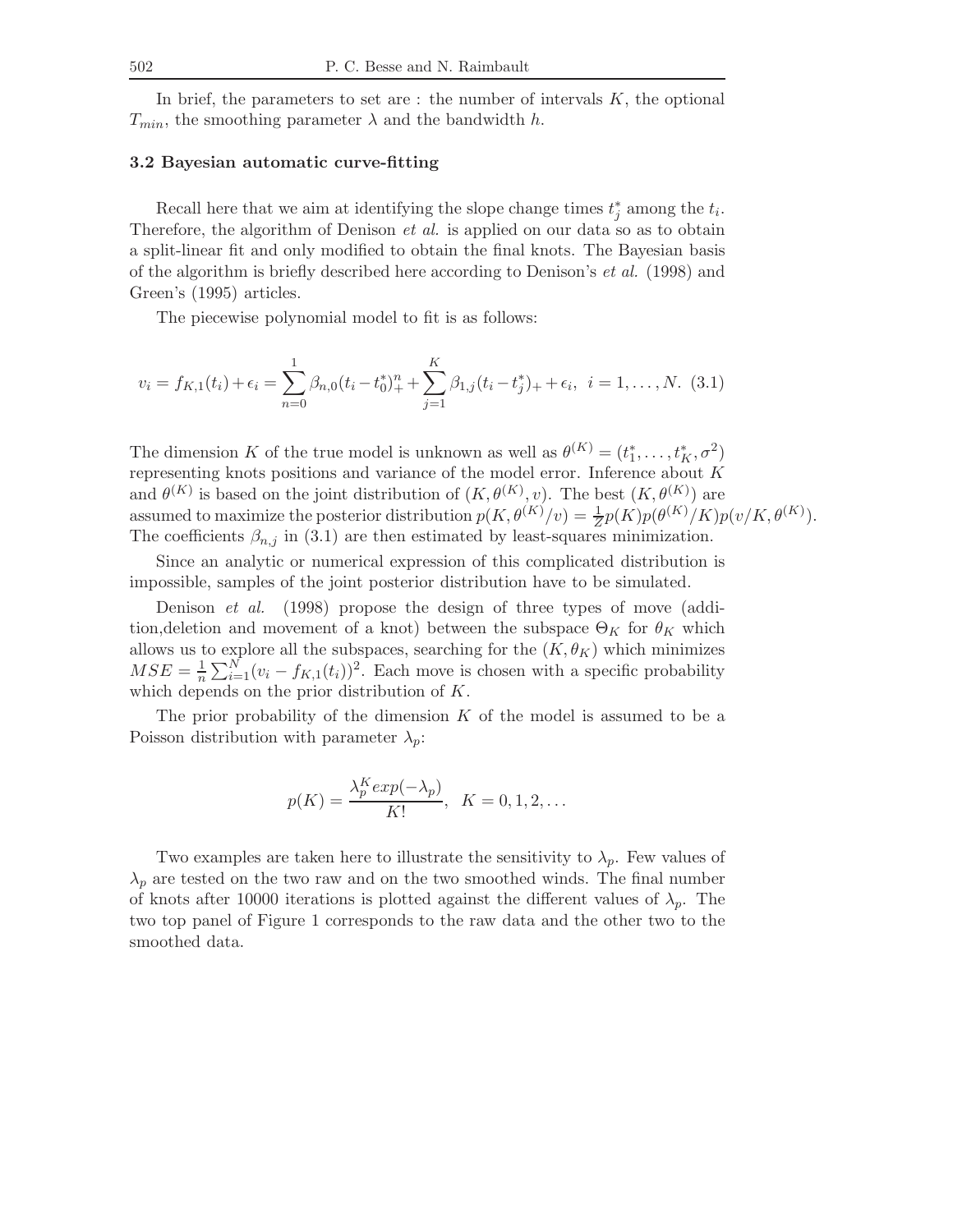

Figure 1: This Figure depicts the influence of  $\lambda_p$  on the final number of knots K obtained for two raw and smoothed winds. The difficulty to set  $\lambda_p$  for raw data leads us to use prior spline smoothing on our data.

These plots confirm that the Denison *et al.* (1998) algorithm gives better performance on "smooth" curves and show that the value of  $\lambda_p$  is impossible to set for raw data.

The algorithm of Denison *et al.* can be summarised in three steps as follows:

- 1. Initialisation : choose  $\lambda_p$  knots uniformly among the  $t_i$  and set k equal to the number of interior knots.
- 2. Choice of the type of move: generate  $u$  uniformly and compare it to  $b_k$  and  $d_k$  to choose a birth, death or move transition.
- 3. Iteration : repeat step 2 until the MSE no longer decreases.

In brief, the parameters to be set for this algorithm are the smoothing parameter  $\lambda$  and the parameter  $\lambda_p$  of the prior distribution of K.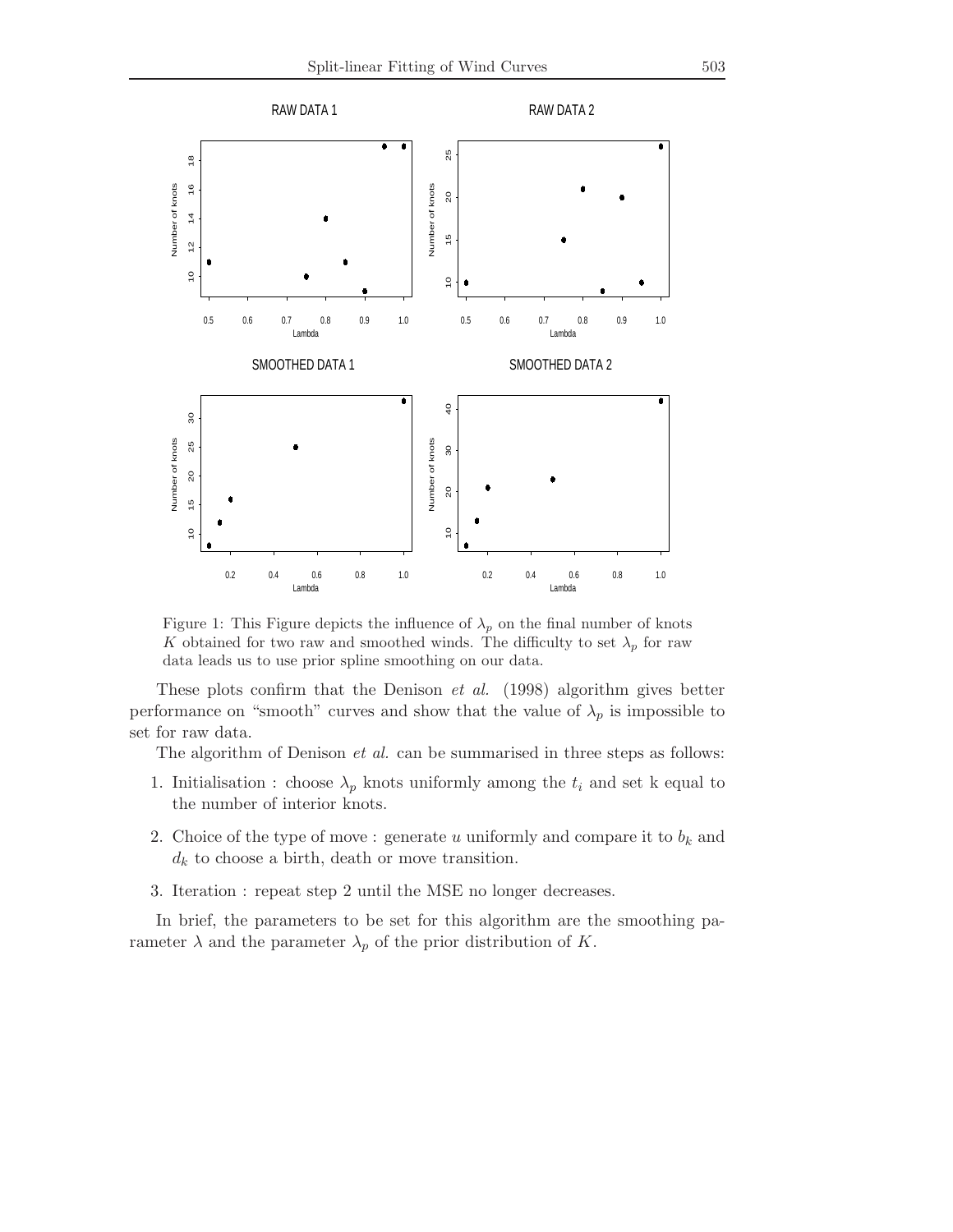Note that the quality of fit is measured by the MSE since, as already explained, it is impossible to replace the criterion by the one we focus on, that is difference between touchdown with the fitted wind curves and the real ones. However, verifications are carried out (see estimation of error in Section 4.) to ensure that the fits were satisfactory according to our criterion.

### **4. Practical Comparisons**

In this section, both algorithms are applied on the wind data described in Section 2. The test sample is composed of all 59 available winds. Each algorithm is tested separately at first and then a numerical comparison is carried out. The variation on Hall and Titterington's algorithm is compared to the Bayesian approach. The Bayesian approach is here considered as a benchmark whose quality is well-known but computational costly.

Graphic comparisons are made between raw data and split-linear fitting to check the quality of the methods. Then touchdown are simulated with the two kinds of wind, the errors are estimated and compared so as to choose the best algorithm.

The tests of the algorithm inspired by Hall and Titterington's one are carried out with empirically best values of the different parameters to be set. To carry out a fair comparison with the Denison's one, we have to focus on the final number of knots  $K$  (slope change point) as we are searching for a parsimonious linear-fits. The comparison protocol is as follows:

- 1. Choose the maximum number of knots allowed  $K_{max}$  (in our case,  $K_{max}$  = 20 since too close slope changes do not have any physical meaning).
- 2. For each wind, check that the number  $K_{class} < K_{max}$  ( $K_{class}$  is the number of knots obtained by the classic algorithm).
- 3. For each wind, set  $\lambda_p$  (parameter of the Poisson distribution of the number of knots) such as  $|K_{class} - K_{Bayesian}| \leq 3$  with  $K_{Bayesian}$  number of knots given by the Bayesian linear curve-fitting algorithm.
- 4. Carry out the graphical comparisons for each wind.
- 5. Carry out the numerical comparisons for each wind by simulating the X*T P* impact obtained with the two split-linear fits.

## **4.1 Graphic comparisons**

# **Test of the variation on Hall and Titterington's algorithm**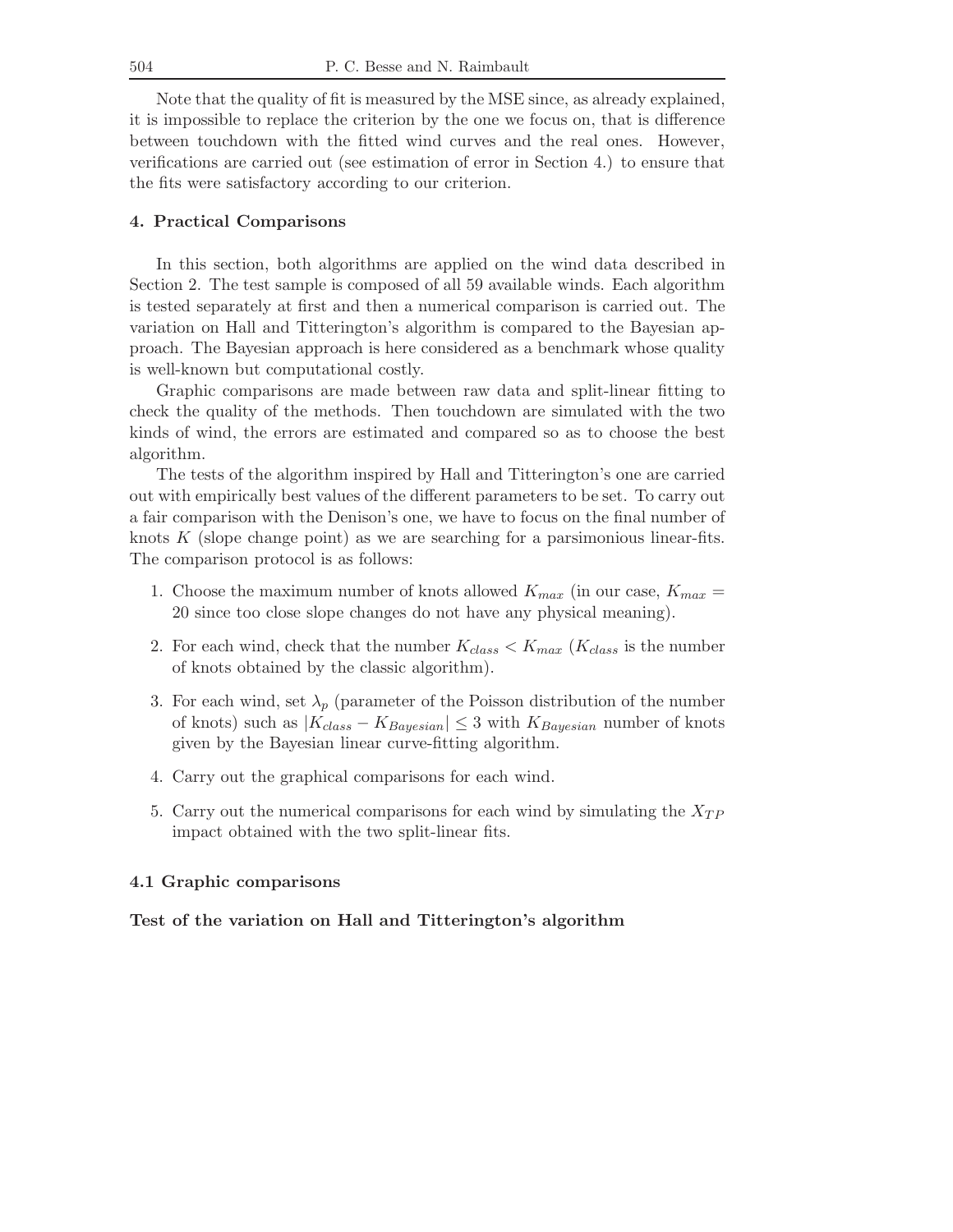The parameters are set to the best empirical ones ( $\lambda = 10^{-5}$  and  $h = 15$ ) points). Further results in Section 4.2 will show that they also are the best as regards to error minimization.

Figure 2 et 3 illustrate the interest of the adaptation performed on the Hall and Titterington's algorithm.



Figure 2: Example of an unsatisfactory graphic comparison between the raw data and the split-linear fitting obtained with the Hall and Titterington's algorithm. At least five slope changes are forgotten at times 15, 190 and between times 210 and 250.

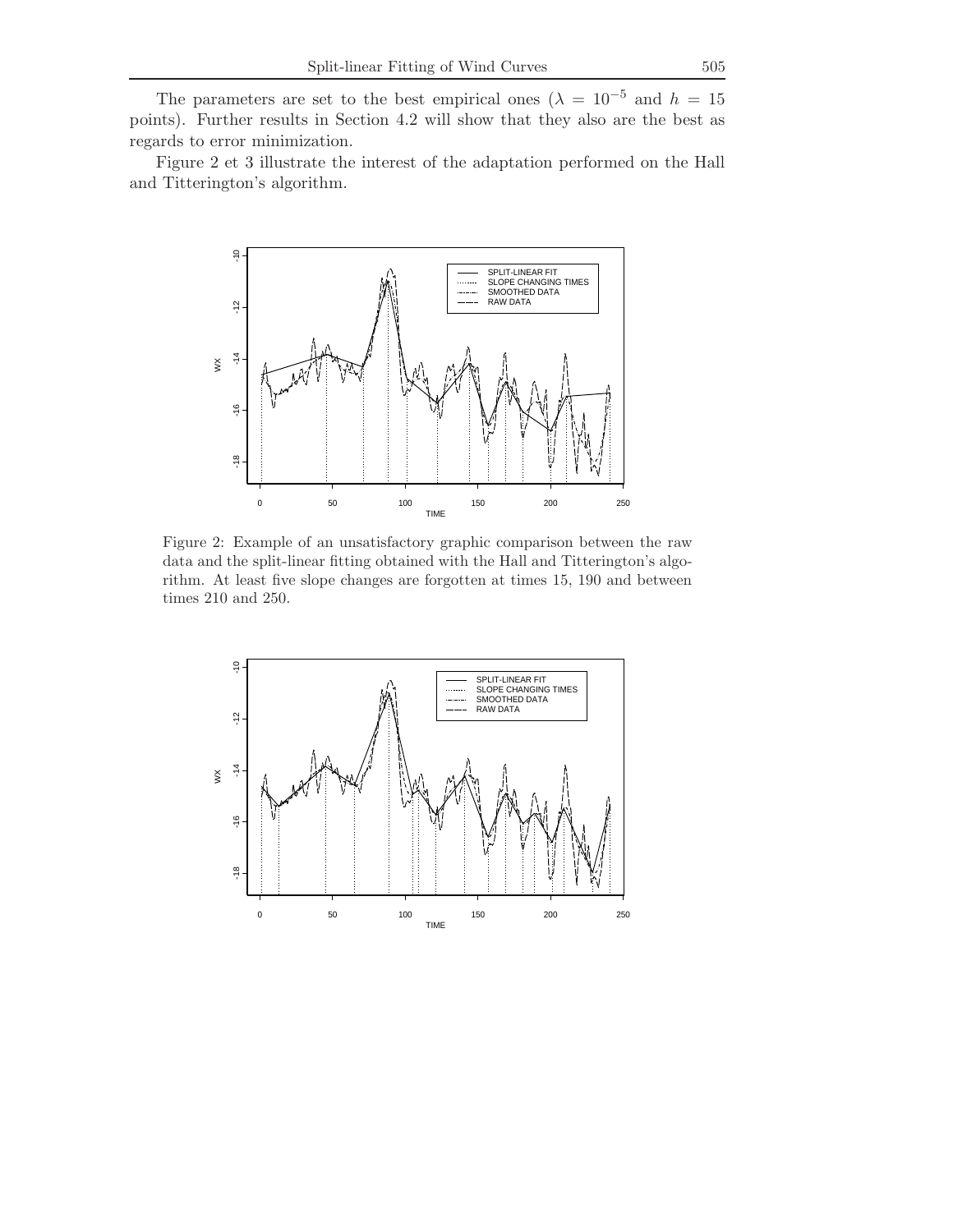Figure 3: Example of a satisfactory graphic comparison between the raw data and the split-linear fitting obtained with the variation on Hall and Titterington's algorithm. This corresponds to Figure 2. Every slope sign changes are detected.

## **Test of the Bayesian automatic curve-fitting algorithm**

The graphic example shown in Section 4.1 (Figure 3) is then compared to the results given by the Denison *et al.* algorithm on the same wind. The comparison protocol is followed.  $K_{class}$  is estimated then  $\lambda_p$  is chosen such that  $|K_{class} K_{Bayesian} \leq 3$ .

For the wind shown here as an example, K*class* = 15, K*Bayesian* = 13 for  $\lambda_p = 0.15$ .



Figure 4: The raw data and the split-linear fit obtained on smoothed data with the Bayesian algorithm are plotted. This Figure is associated with Figure 3.

The graphical result seems to be less satisfactory than the one given by the first algorithm. But as our criterion to be met is mainly to obtain the same  $X_{TP}$ touchdown with the split linear fit and the raw wind as explained in Section 4.2, we carry out numerical comparisons.

# **4.2 Estimation of error**

As previously said, the main criterion of satisfaction consists in the estimation of error. The usual residual error minimization is then replaced by the minimization of the difference between touchdown with raw data and the split-linear fit.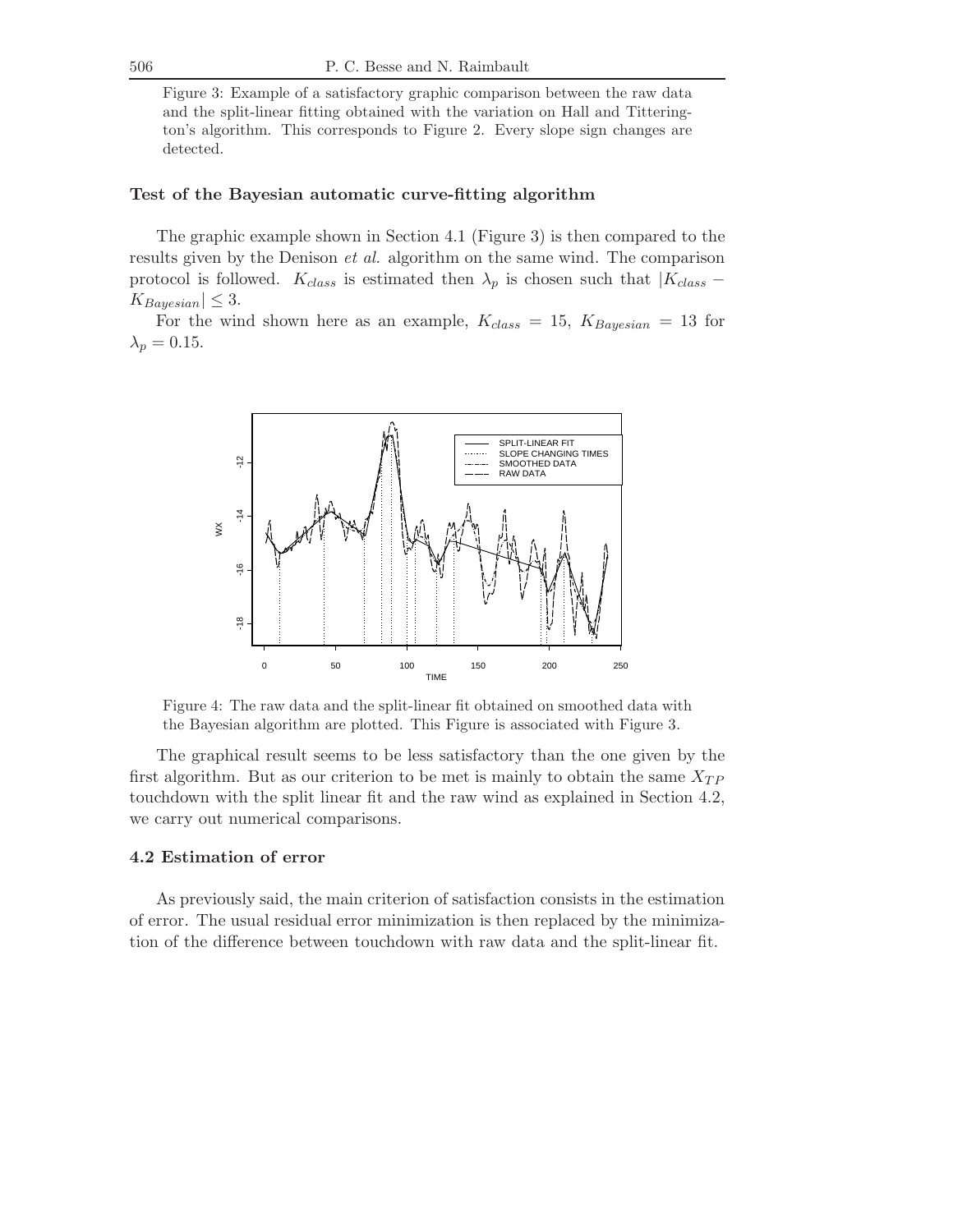A subset of 10 winds is extracted. A split-linear fit is estimated with each algorithm using the same values of parameters as in Section 4.1. Then touchdown simulations are computed comparing the value of X*T P* obtained with each raw wind and its three fits. The errors are estimated in percent of the  $X_{TP}$  calculated with the raw wind.

The numerical comparisons are carried out in the same way as the graphic comparisons. The comparison protocol is applied here. For each wind, K*class* is estimated and  $\lambda_p$  is chosen such as  $|K_{class} - K_{Bayesian}| \leq 3$ .

Figure 5 depicts the boxplot of errors of the two algorithms. The performance of these two methods are similar.



Figure 5: Boxplots of errors of the two algorithms estimated in percents of the  $X_{TP}$  calculated with the raw wind. The results are similar. In the two cases, the maximum error is less than 4.5%.

### **5. Discussion**

The purpose was the split-linear fitting of time series of wind velocity before touchdown. Two algorithms have been discussed in this article and compared on real-life data issued from wind measurement during flight tests. We aimed at determining all the significant slope changes in the wind curves. The criterion to meet was the achievement of the same simulated touchdown with the raw wind and its linear fit. Two kinds of approach have been considered. The algorithm based on slope or smoothing comparisons (Hall and Titterington) has been adapted and compared to a Bayesian curve-fitting algorithm used as a benchmark. This involved particularly the choice of best values for the parameters of each method. For the first algorithm, the smoothing bandwidth and parameter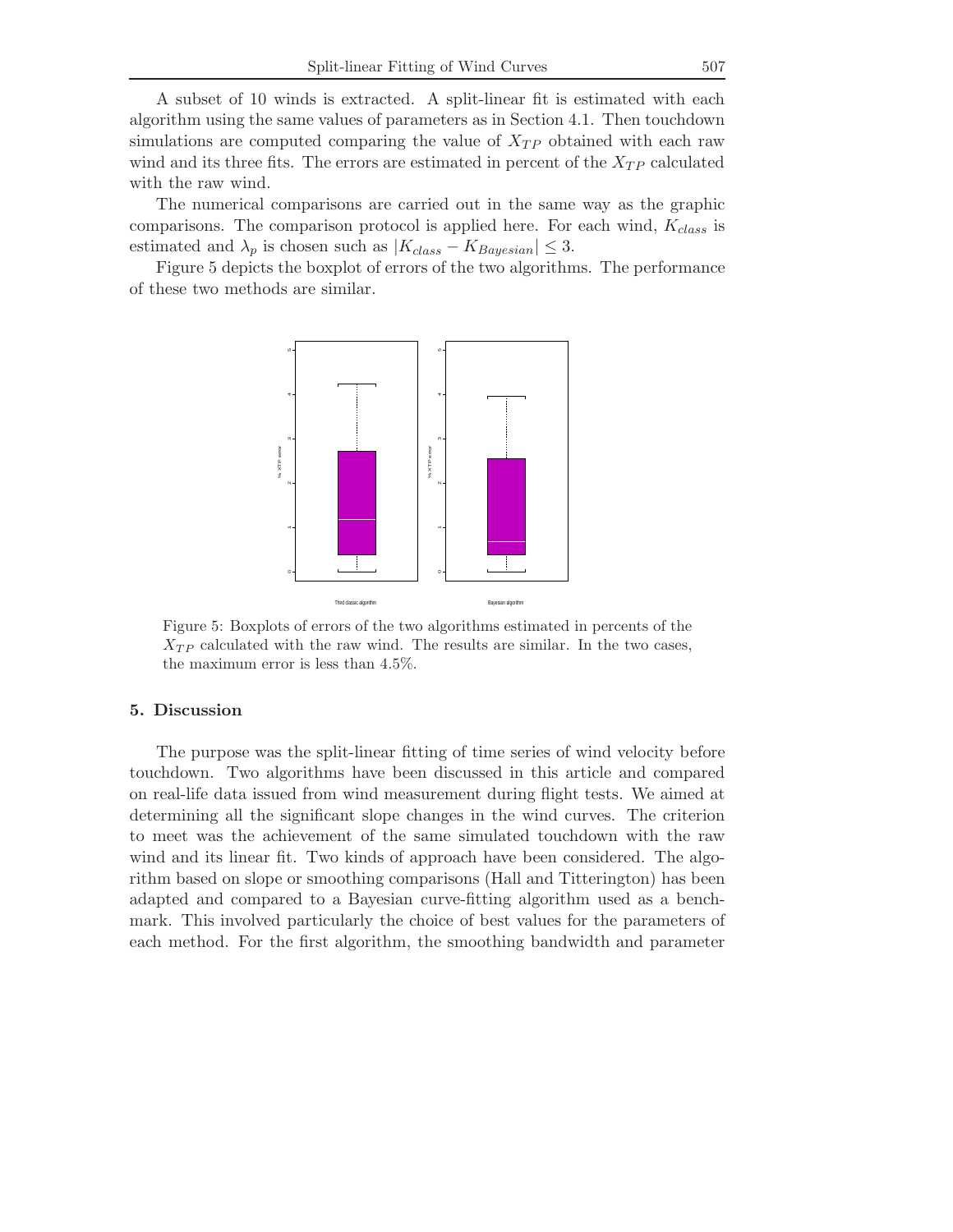had to be set while the prior distribution of the number of slope changes was the main parameter to consider for the Bayesian algorithm. The main features of this article is the interest of a prior smoothing of the data and the setting protocol for all parameters. These settings have to be carried out empirically in our case because of the specificity of the satisfactory criterion to meet. The performance of these two methods are anyway satisfactory and similar. They both proove that only a piecewise approximation of the smoothed wind must be taken into account in further landing simulation processes. The choice between the two methods can only be made according to the difficulty to arrange the parameters and time calculation.

#### **Acknowledgments**

This research was carried on in collaboration between AEROSPATIALE-MATRA-AIRBUS, the ANRT and the Probability and Statistics laboratory of Paul Sabatier University in Toulouse, FRANCE. We are grateful to C.BES, J. IRVOAS from AEROSPATIALE-MATRA-AIRBUS for their suggestions. We thank D.DENISON for his help in the use of his algorithm and the referees for their helpful comments.

# **References**

- Denison, D. G. T., Mallick B. K. and Smith, A. F. M. (1998). Automatic Bayesian curve-fitting. *J. R. Statistical Soc. B* **60**, 333-350.
- Green, P. (1995). Reversible jump Markov chain Monte Carlo computation and Bayesian model determination. *Biometrika* **82**, 711-732.
- Hall, P. and Titterington, D.M. (1992). Edge-Preserving and Peak-Preserving Smoothing. *Technometrics* **34**, 429-440.
- Loader, C. R. (1996). Change point estimation using nonparametric regression. *Annals of Statistics* **24**, 1667-1678.
- Müller, H. G. and Song, K. S. (1997). Two-stage change-point estimators in smooth regression models. *Statistics* and *Probability Letters* **34**, 323-335.
- S-Plus (1997). *S-PLUS 4 Guide to Statistics*. Mathsoft.
- Wu, J.S. and Chu, C. K. (1993). Kernel-type estimators of jump points and values of a regression function. *Annals of Statistics* **21**, 1545-1566.

Received March 25, 2005; accepted December 6, 2005.